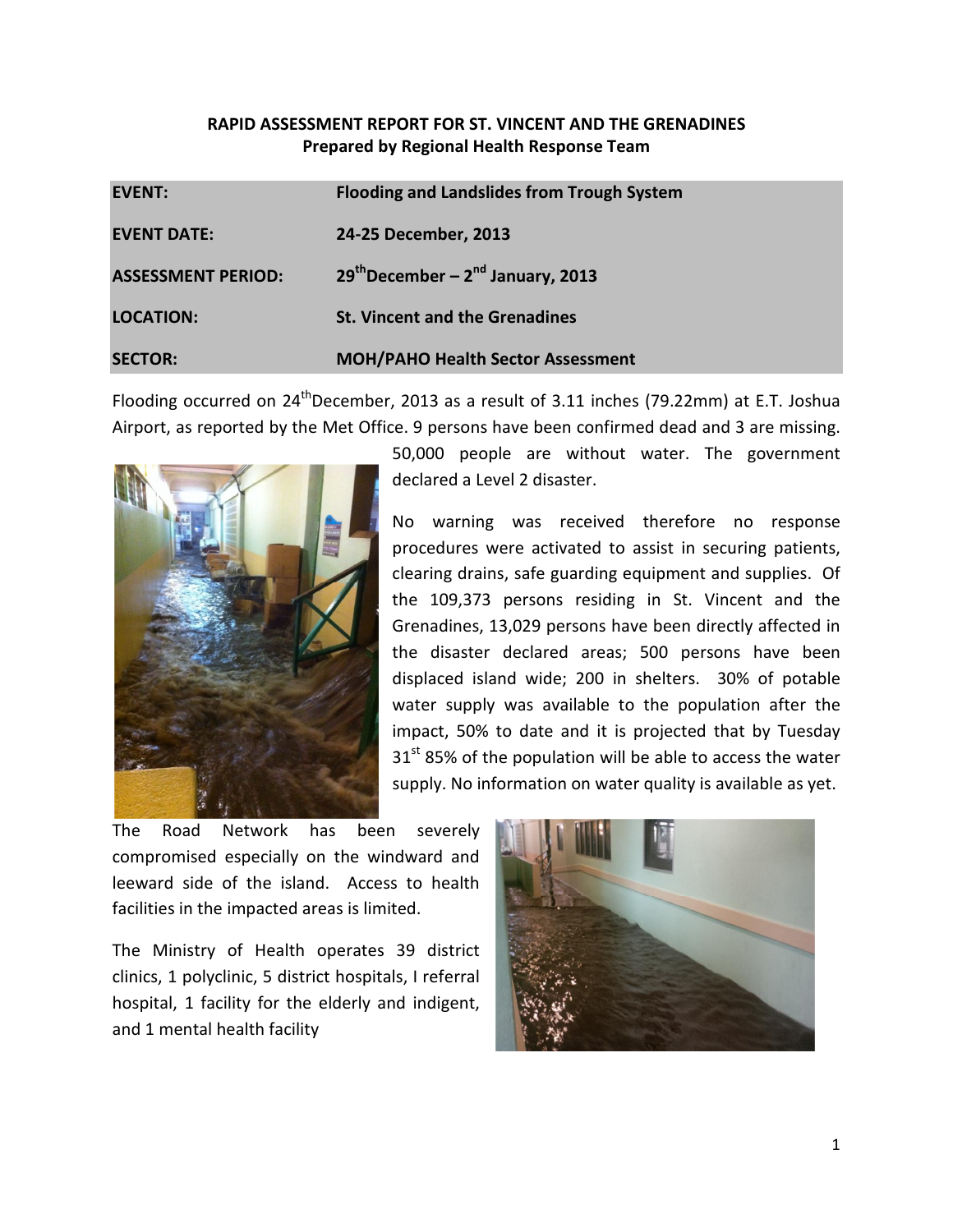Most affected areas of the health sector are the Milton Cato Hospital (referral hospital with 215 bed capacity) and 3 clinics. As of today 29 December 2013 50% of population is without potable water supply and there are potential risks for dengue and water borne diseases.



There have been no reports on damage on the Grenadine Islands.

Whilst damage to roads and bridges is significant, the reduced capacity of Milton Cato Memorial Hospital will affect the total population of the country as it is the only referral hospital serving St. Vincent and the Grenadines.

Plans for a new hospital are still in the feasibility analysis stage and thus may take some time before a new facility becomes a reality.

## Milton Cato Memorial Hospital

Due to lack of warning, maintenance staff was not available in the hospital at the time to initiate the flood response procedures such as lifting the covers and clearing the drains that run through the hospital. The hospital is located in a flood plain and is being affected by



development on hillsides that channel storm water into the flood plain.

The immediate needs of the hospital for restoring functionality and electrical safety is estimated at USD \$376,000.00.

Access to water in the hospital is limited, 2 tanks are available

however capacity is only for 24 hours. No pumps exist to refill tanks from portable water supply trucks. 15 persons were seen at Accident and Emergency, 5 were admitted and 7 provided with psycho-social support on the day of the floods. (On December  $26^{th}$  the Psychosocial Team of the Ministry of Health partnered with the team from the Ministry of Education to provide support to the persons affected in the heavily impacted Pembroke District.) Plans for providing ongoing psycho-social support to the community are being developed.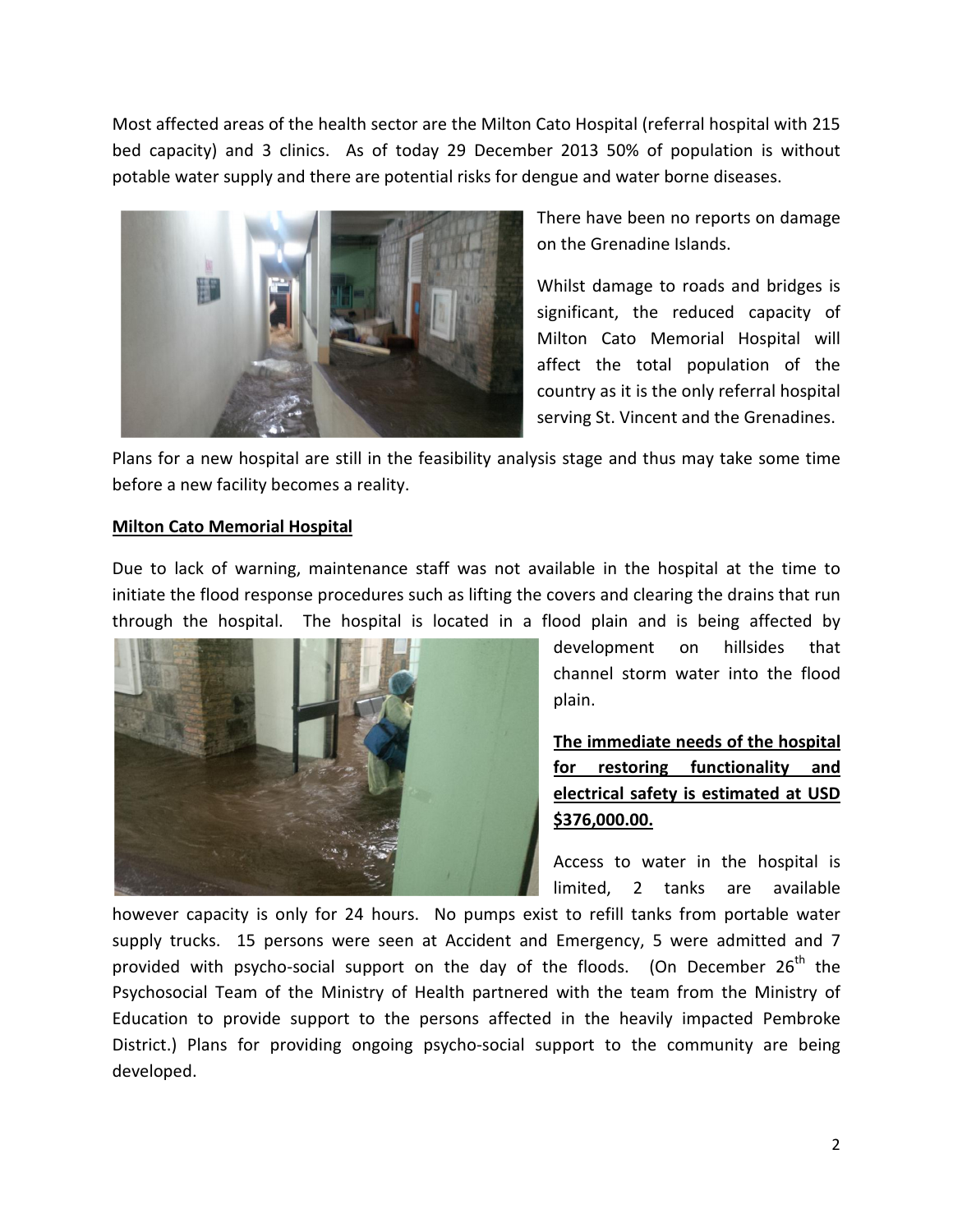Current patient load in the hospital is 72 and the Morgue is filled to capacity.This hospital is operating at 60% capacity. The usual occupancy of the hospital was 90-100%.

At Milton Cato patients have been evacuated from maternity, male medical, and pediatrics including the neonatal ICU, which resulted in approximately 86 beds being lost.



| <b>Location</b>                       | <b>Summary of Damage</b>                                                                                                                                                                                                                                                                      |
|---------------------------------------|-----------------------------------------------------------------------------------------------------------------------------------------------------------------------------------------------------------------------------------------------------------------------------------------------|
| <b>Administration Block</b>           | Damage sustained to Administration Block that houses the<br>Accounts and Records Departments. Damage was mainly to<br>furniture, records and electrical systems.                                                                                                                              |
| <b>Central Sterilizing Department</b> | <b>Basic Supplies lost</b><br>Autoclave (standing unit) was impacted however a small unit<br>is available but insufficient.                                                                                                                                                                   |
| Maternity A                           | Flooded resulted in damage to electrical beds, outlet damage,<br>furniture damage, 110 transformer, power supply to the CCG<br>(to monitor contractions)                                                                                                                                      |
| Director's Office                     | Electrical supply impacted                                                                                                                                                                                                                                                                    |
| <b>Female Surgical Wing</b>           | Houses the bulk storage $-$ to date 4 truckloads and 7 skips of<br>damaged supplies and equipment have been cleared from<br>this location and discarded                                                                                                                                       |
| Records Room                          | Numerous records of patients prior to 2012 water damaged                                                                                                                                                                                                                                      |
| Lecture Room                          | Electrical assessment required, transformer impacted as well<br>as refrigerator                                                                                                                                                                                                               |
| Physiotherapy                         | Estimated cost at EC\$62,000; CT scan machine impacted by<br>flood waters and is currently being assessed to determine<br>extent of the damage. Water levels in this location was about<br>12-15 inches in height. Technicians are expected to complete<br>assessment of the CT scan shortly. |
| Maintenance Department                | A detailed listing of losses is available and other areas are<br>being assessed.                                                                                                                                                                                                              |
| Pediatric Ward                        | Losses to drugs, medication trolley, paper and incubators                                                                                                                                                                                                                                     |
| <b>Male Medical Ward</b>              | Total wash out of supplies                                                                                                                                                                                                                                                                    |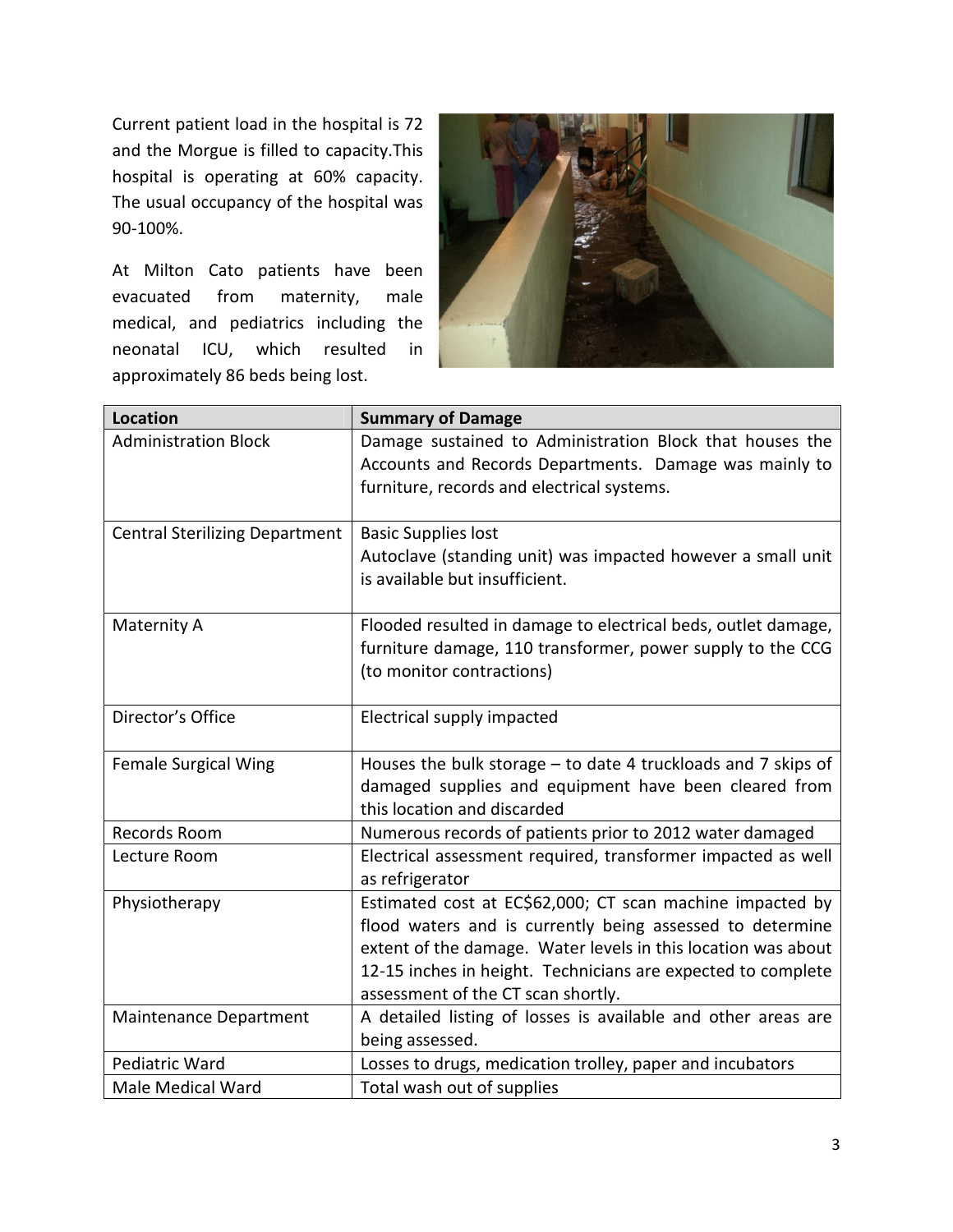| Corridors    | Total Wash out and impact to all equipment and supplies<br>stored in these locations                                                   |
|--------------|----------------------------------------------------------------------------------------------------------------------------------------|
| Kitchen      | This area has been relocated to the hostel in Stoney Grounds                                                                           |
| Oxygen Plant | Plant has shut down and is not operational; air compressor<br>may have to be replaced. Cylinders are available from a local<br>company |

# Chateaubelair Hospital

15 persons were seen at this facility; water supply is limited and tanks are too small to service the facility adequately. This Hospital has a bed capacity of 20 and at the time of the event there were 4 patients

No electricity supply was available from 25-27 December, 2013. Access to this facility was limited and a make shift casualty was set up at Rose Bank in a private home. The facility was not flooded. Evaluation in progress.

# District Clinics

Pembroke, Buccament, and Clare Valley clinics were flooded

Fancy Clinic – the area is only accessible by helicopter. There has been significant road damage in this area, no access to water and 1 casualty reported (a man washed out to sea but recovered). Evaluation in progress.

## PAHO Proposed Actions for Follow Up

For Milton Cato Memorial a rapid assessment was performed and a needs list prepared and made available to the MOH.

Direct Assistance to the hospital is needed to restore functionality and ensure access to health care.

## **Priority Areas**

- 1. Address Public Health concerns including records management and health promotion concerns regarding mosquitoes/dengue, mold and water quality.
- 2. Direct Assistance to Milton Cato for Clean Up availability of basic supplies lost (3 months of supplies lost)
- 3. Establish emergency storage for supplies and water procurement of 40 ft containers (2) for storage of supplies and large water tanks (1000 gals each). For Milton Cato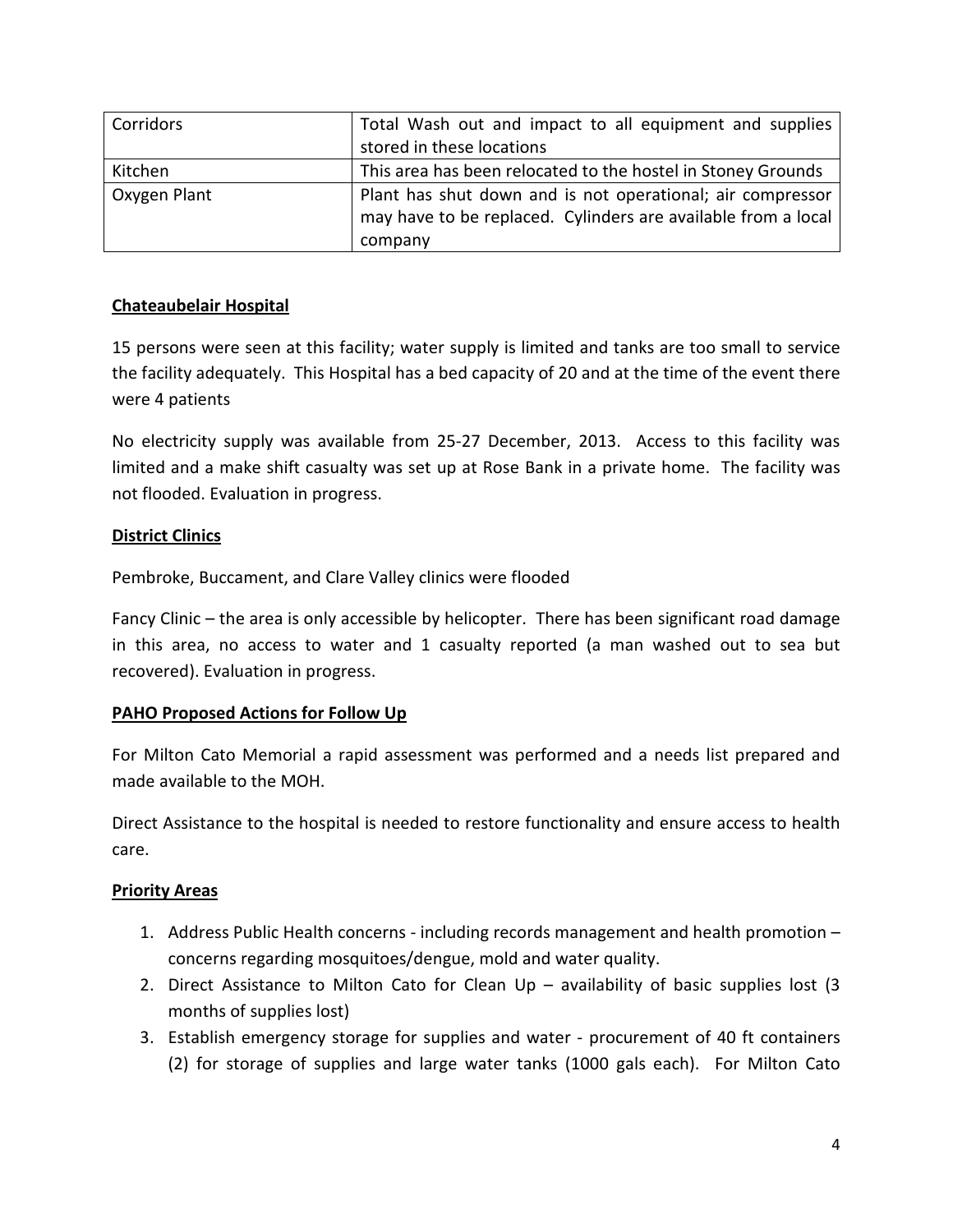Memorial 12,090 liters of water per day is needed for the 215 bed hospital (60 liters per bed estimated). Water storage containers will also be necessary for the clinics.

Rapid assessments and immediate needs lists for Milton Cato Hospital are available at Appendix 1.

## Summary for Milton Cato Memorial Hospital

- 1. No structural damage was observed to the Milton Cato Memorial Hospital, however reviews of drainage system and disaster plans are recommended.
- 2. Non-structural/Functional:
	- a. Hospital needs to be urgently cleaned.
	- b. Substantial losses to medical equipment and supplies, which are affecting the daily operations of the hospital and the support that they provide to the 5 district hospitals, needs tobe replaced urgently.
- 3. Electrical systems experienced significant damage and needs to be assessed in detail and rehabilitated with special considerations to safety procedures, such as a kill switch.

The initial estimate of the electrical recommendations are approximatelyUSD \$98,000.00 (refer to Appendix 1 for details).

- 4. Based on recent weather patterns and climate change, it is highly probable that there will be future such events. Mitigation measures should be implemented as soon as possible, including the relocation of medical storage supplies to a safer location, less prone to floods.
- 5. There is a need for the hospital to consider cross training among staff to ensure that many persons are available to respond to critical actions such as turning off breakers, lifting drainage covers etc.

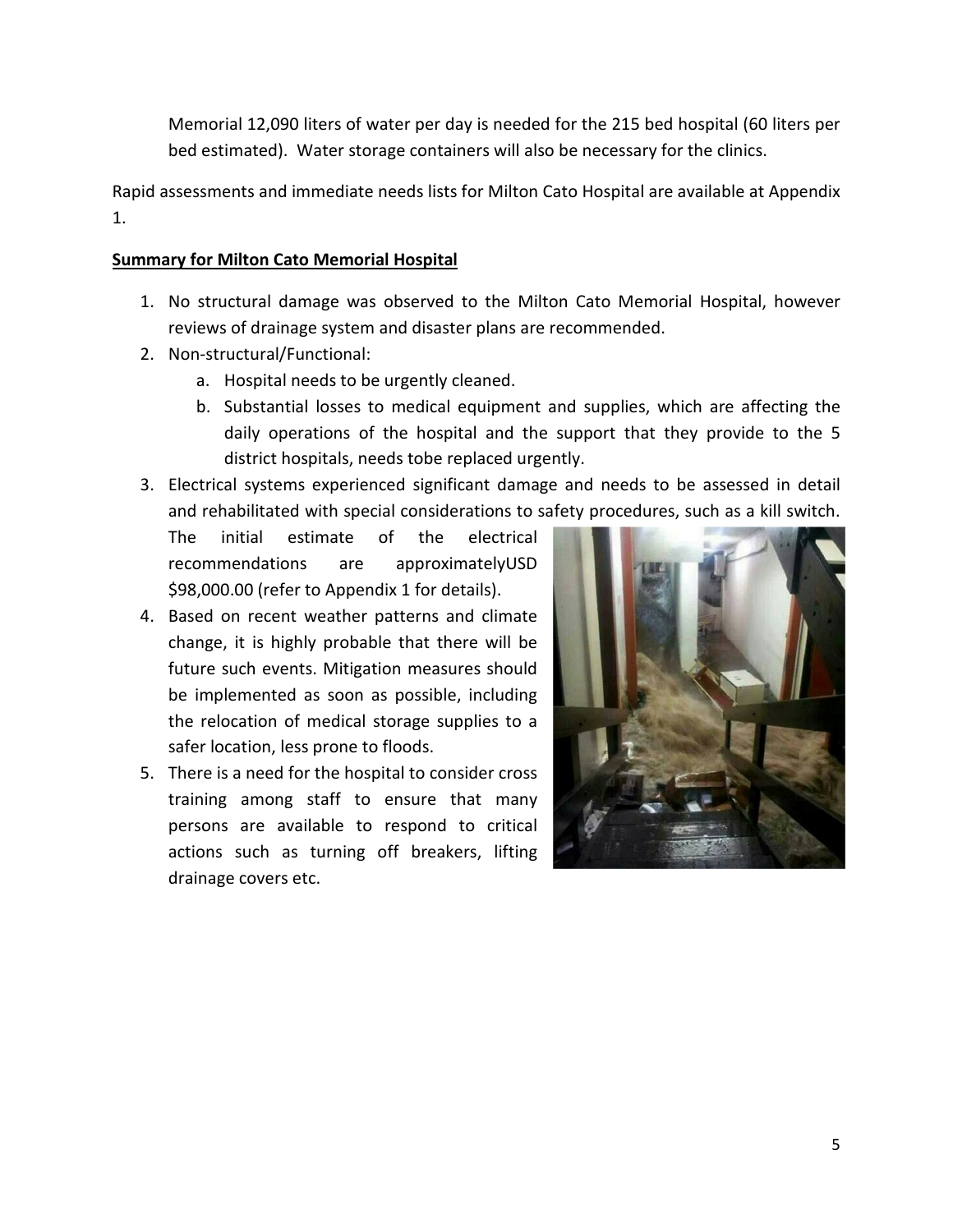#### **STRUCTURAL**

- $\triangleright$  There was no direct structural impact observed, as a result of the floods.
- $\triangleright$  There is currently a primary surface runoff drainage culvert that runs through the hospital, under the A&E department. The original hospital was built about 100 years ago, but various additions and extensions have been done since, including the A&E and OPD department, which was done in 1995. No as-built drawings were available, however architectural drawings were reviewed.
- $\triangleright$  The rectangular box culvert is about 1000mm wide by 600mm deep. The large volume of water easily overflowed the existing culvert and debris from the floods also blocked the drainage outlets downstream of the hospital and further exacerbated the situation.

| <b>Department</b>                                | <b>Flood Water Level</b> |  |
|--------------------------------------------------|--------------------------|--|
| <b>Accounts &amp; Records</b>                    | 150mm to 400mm           |  |
| <b>Central Sterilization Services Department</b> | 450mm to 600mm           |  |
| (CSSD)                                           |                          |  |
| Maternity A                                      | 600 <sub>mm</sub>        |  |
| Female Surgical Wing - where medical             | 600mm to 700mm           |  |
| supplies were being stored                       |                          |  |
| Physiotherapy                                    | 200mm to 300mm           |  |
| CT Scan                                          | 250mm to 400mm           |  |
| Maintenance                                      | 600 <sub>mm</sub>        |  |
| Neonatal                                         | 400mm to 600mm           |  |
| Pediatric Ward                                   | 600 <sub>mm</sub>        |  |
| <b>Medical Director's Office</b>                 | 150mm to 250mm           |  |

 $\triangleright$  The departments of the ground floor which were directly impacted were:

## Recommendations

- $\triangleright$  A detailed assessment of the current drainage network should be undertaken with the intention of diverting the primary culvert away from the hospital compound. This would require the cooperation of the Central Water and Sewerage Authority (CWSA) and the Planning Department.
- $\triangleright$  The hospital and maintenance staff did not receive any warning of the incoming severe rains and particularly the large volume of surface run-off, an early alert/ warning system should be implemented. This can be done by installing a water level/flow gauge significantly upstream of the box culvert that triggers an alarm at the hospital when water levels reach 75% of the height of the drains.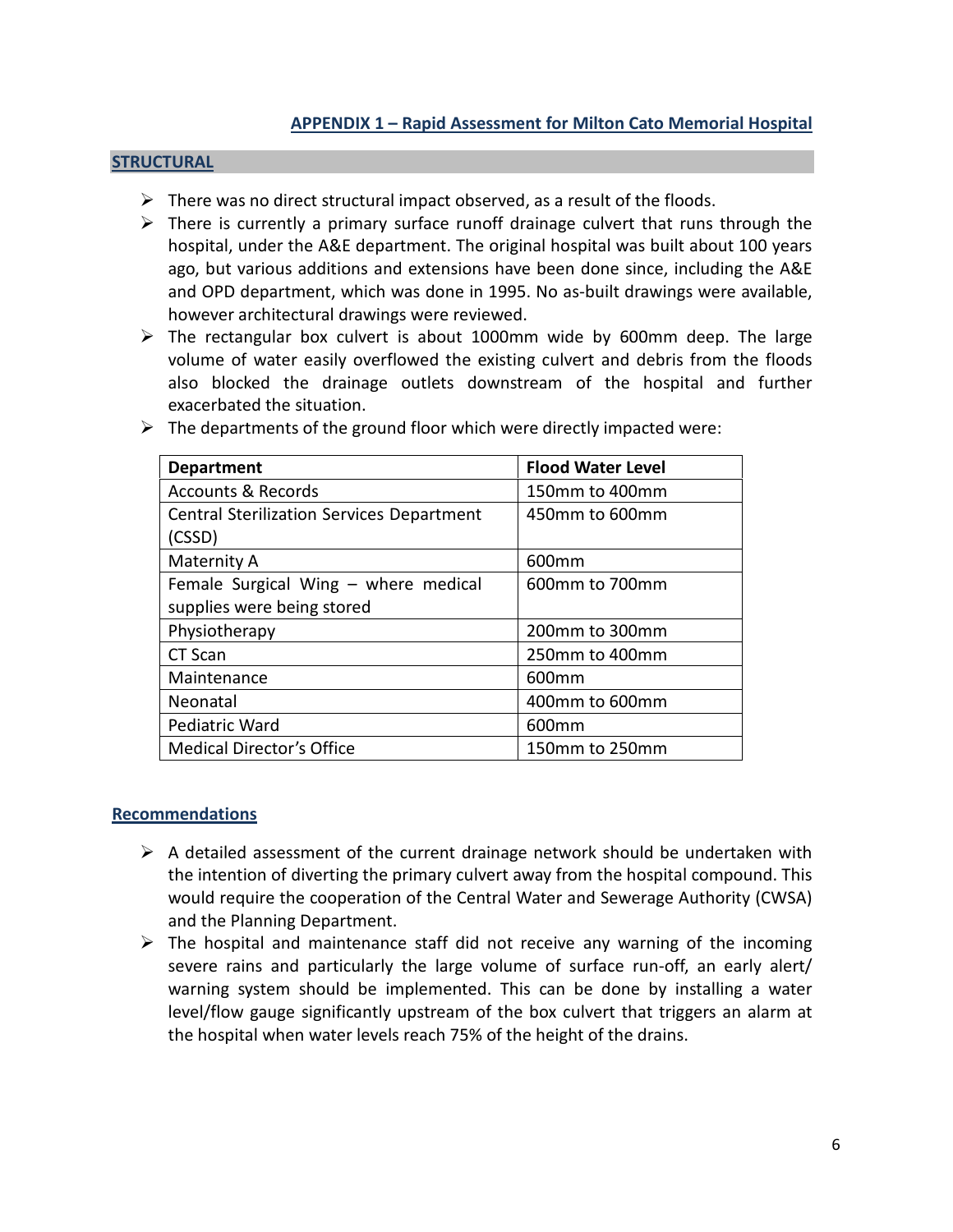# Requests

 $\triangleright$  The CMO requested assistance to review and update the hospital emergency plans and training of the hospital staff to better cope with future such events.

## NON-STRUCTURAL & FUNCTIONAL

#### Rapid Assessment

There were significant damage and losses to medical supplies and equipment. This has impacted the functionality of the facility and reduced it pre-disaster capacity by about 40%.

#### Immediate Needs

- $\triangleright$  Thorough cleaning of contaminated/flooded areas and flushing of the drainage system.
- $\triangleright$  Storage supplies should be relocated to a higher area, less prone to floods. A site was already identified for locating 2 number, 40-feet long containers as storage rooms with shelving for these supplies.
- $\triangleright$  Removal, disposal and replacement of damaged furniture and equipment as per the Health and Sanitation Department Standards.
- $\triangleright$  Repair and Maintenance of the oxygen plant system.
- $\triangleright$  Doors, doorframes and baseboards that were flooded and water damaged should be replaced.
- $\triangleright$  Central A/C vents should be flushed and cleaned out.
- $\triangleright$  File storage room should be cleaned, sorted and files properly stored and elevated off the floor. Special consideration should be given to categorizing and storing files with digital back up.
- $\triangleright$  Water supply was severely impacted from this incident, as there was no pipe-borne water for a number of days post-disaster. The current water storage capacity of the hospital is inadequate. Based on the 215 number beds of the facility, for a 24-hour period the capacity should be 12000 litres or 4000 gallons. Four number 1000-gallon fiberglass tanks should be procured and installed.

Rough estimate for immediate needs is USD \$278,000.00 (EC\$ 750,000.00).

## Medium Term Needs

- $\triangleright$  Replacement of all vinyl/ laminated flooring that was flooded.
- $\triangleright$  Storage of all oxygen tanks should be secured with chains and on the ground floor, elevated on reinforced concrete plinths.
- $\triangleright$  Roof guttering on fascia should be installed to help control and direct the flow of roof drainage.
- $\triangleright$  The CT Scan room showed signs of water seepage in the walls. This should be assessed and made watertight.
- $\triangleright$  Consideration to construct an elevated reinforced concrete water storage cistern should be made. A site/ space was already identified, adjacent to the morgue at the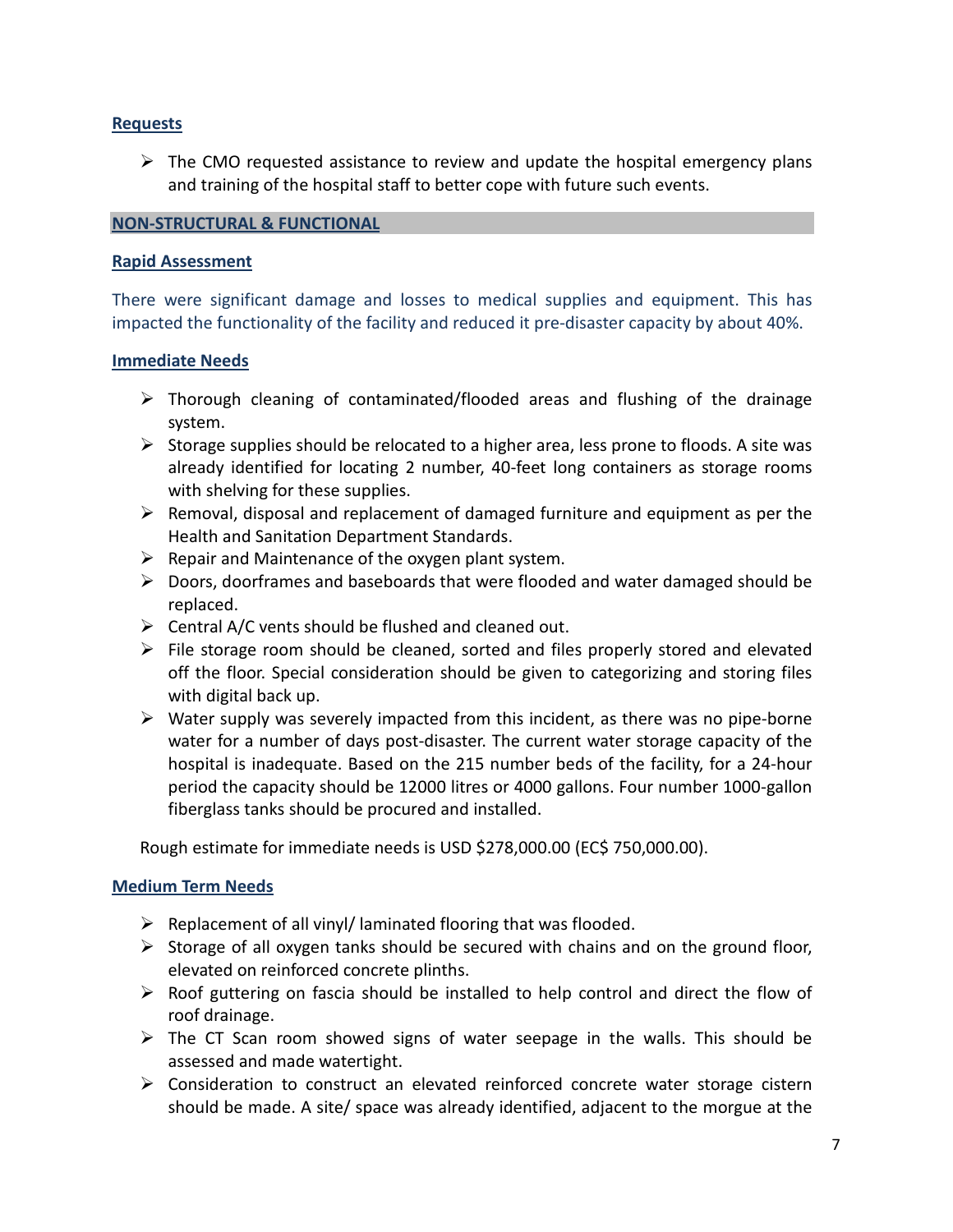rear of the hospital.

 $\triangleright$  Consideration should be given to replacing the windows and perforated block openings to prevent the ingress of water in such events.

# Requests

 $\triangleright$  The hospital staff and CMO requested that an alternative water source be considered for emergency situations such as rainwater harvesting. It should be noted that the CWSA advises that rainwater and pipe borne water supply systems should be kept independent of each other.

# ELECTRICAL AND MECHANICAL

Electrical damage was concentrated on the ground floor of the hospital. Damage was mainly to electrical outlets, transformers, sterilizing machine, washers and dryers. The CT scan machine was damaged. The oxygen plant was partially submerged during the flooding and is nonfunctional.

# Immediate Needs

- Replace and raise outlets at lower levels with Ground Fault Circuit Interrupters (GFCI) outlets to allow for these to function if impacted by water.
- Replace damaged transformers
- Replace sterilizing machine since this unit provides sterilization for all district hospitals
- Replace washer and dryer with industrial type units
- Assess CT Scan to determine extent of the damage (this is in process and was initiated by the MOH in conjunction with the suppliers of the equipment)
- The unavailability of the oxygen supply is not critical as local providers are available and have been providing services. However there is a need to ensure that cylinders are secured with straps and are properly sheltered.

## Recommendations

- The electrical room requires a watertight doors and an alternative shut off switch should be made available on the first floor.
- A detailed electrical assessment of the facility should be performed in light of the flood water levels that have impacted the facility.